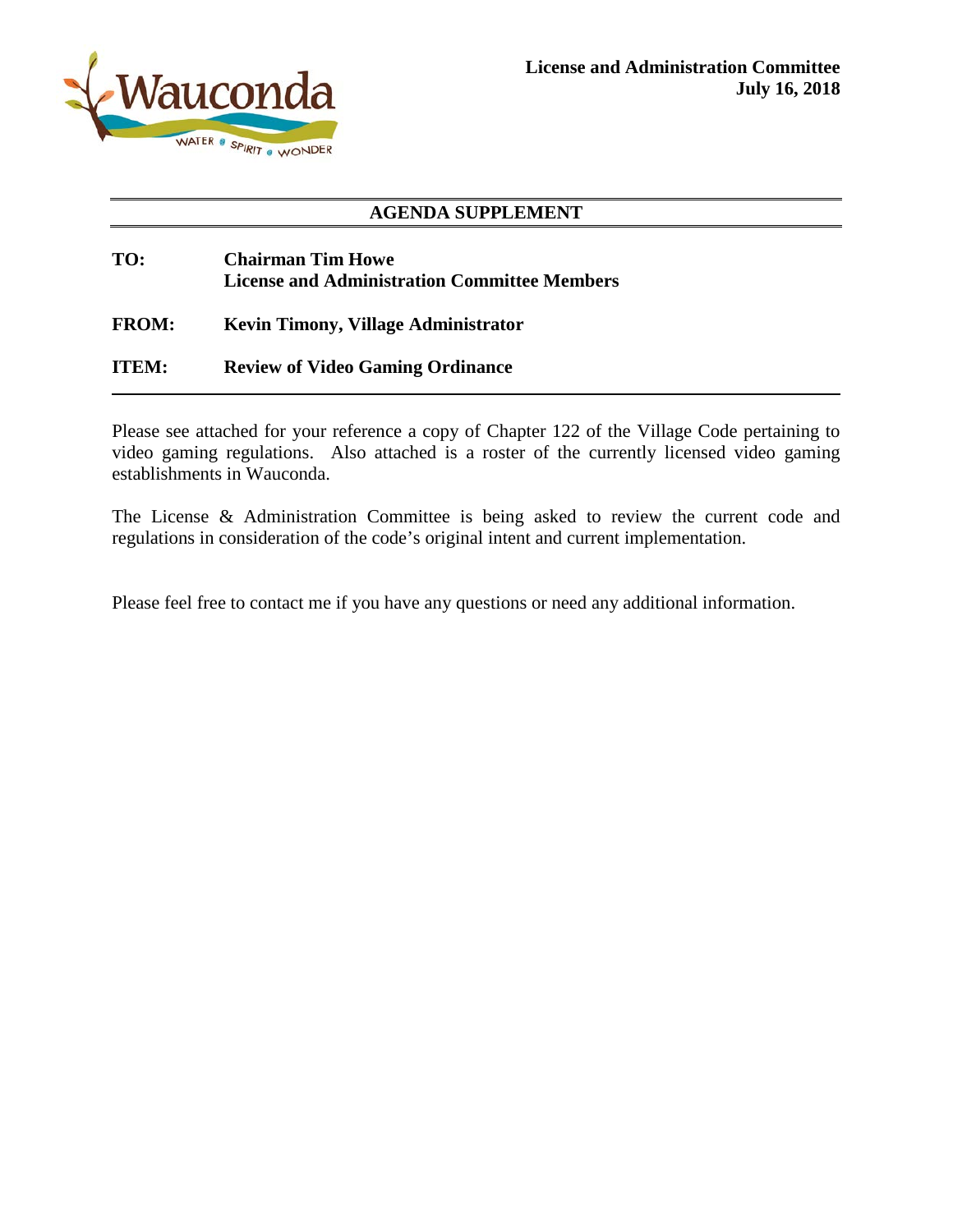Qualified organizations may request and be granted a waiver of the application fee and Manager's Fidelity Bond up to 3 times per calendar year. (Ord. 2011-O-54, passed 10-4-2011)

### **§ 121.16 MAYOR/VILLAGE ADMINISTRATOR ISSUING AND REVOKING AUTHORITY.**

The Village Administrator or the Mayor are hereby authorized and directed to issue licenses under this chapter on behalf of the corporate authority where the application for license is complete and conforms to the requirements of this chapter. The Village Administrator or the Mayor are hereby authorized to issue, suspend or revoke licenses issued under the provisions of this chapter on behalf of the corporate authority. Nothing in this section shall prohibit the Village Administrator or the Mayor from seeking the advice and concurrence of the corporate authority on the issuance of a raffle license whenever the Village Administrator or the Mayor deem it appropriate or necessary to seek such advice and concurrence prior to issuing any raffle license or suspending or revoking any issued raffle license. (Ord. 2011-O-54, passed 10-4-2011)

#### **§ 121.99 PENALTY.**

Any raffle permit issued under this chapter shall be revoked or suspended if the permit holder violates any terms of the license or any other provisions of this chapter. Any violation of this chapter shall be subject to a fine up to \$750. Each day that a violation hereof exists shall be considered a separate offense. Each raffle held in violation hereof shall be considered a separate offense.

(Ord. 2010-O-17, passed 3-16-2010)

# **CHAPTER 122: LICENSED VIDEO GAMING REGULATIONS**

Section

| 122.01 | Qualified exemption from gaming                     |
|--------|-----------------------------------------------------|
| 122.02 | Video gaming establishment license                  |
| 122.03 | Video gaming terminal permit sticker and fee        |
| 122.04 | Regulations for operating video gaming terminals    |
| 122.05 | Inspection of premises                              |
| 122.06 | Revocation/suspension of license and permit sticker |
| 122.07 | Seizure of unlawful video gaming terminals          |
| 122.08 | Monetary penalty                                    |

#### **§ 122.01 QUALIFIED EXEMPTION FROM GAMING.**

American Legal Publishing Corporation 85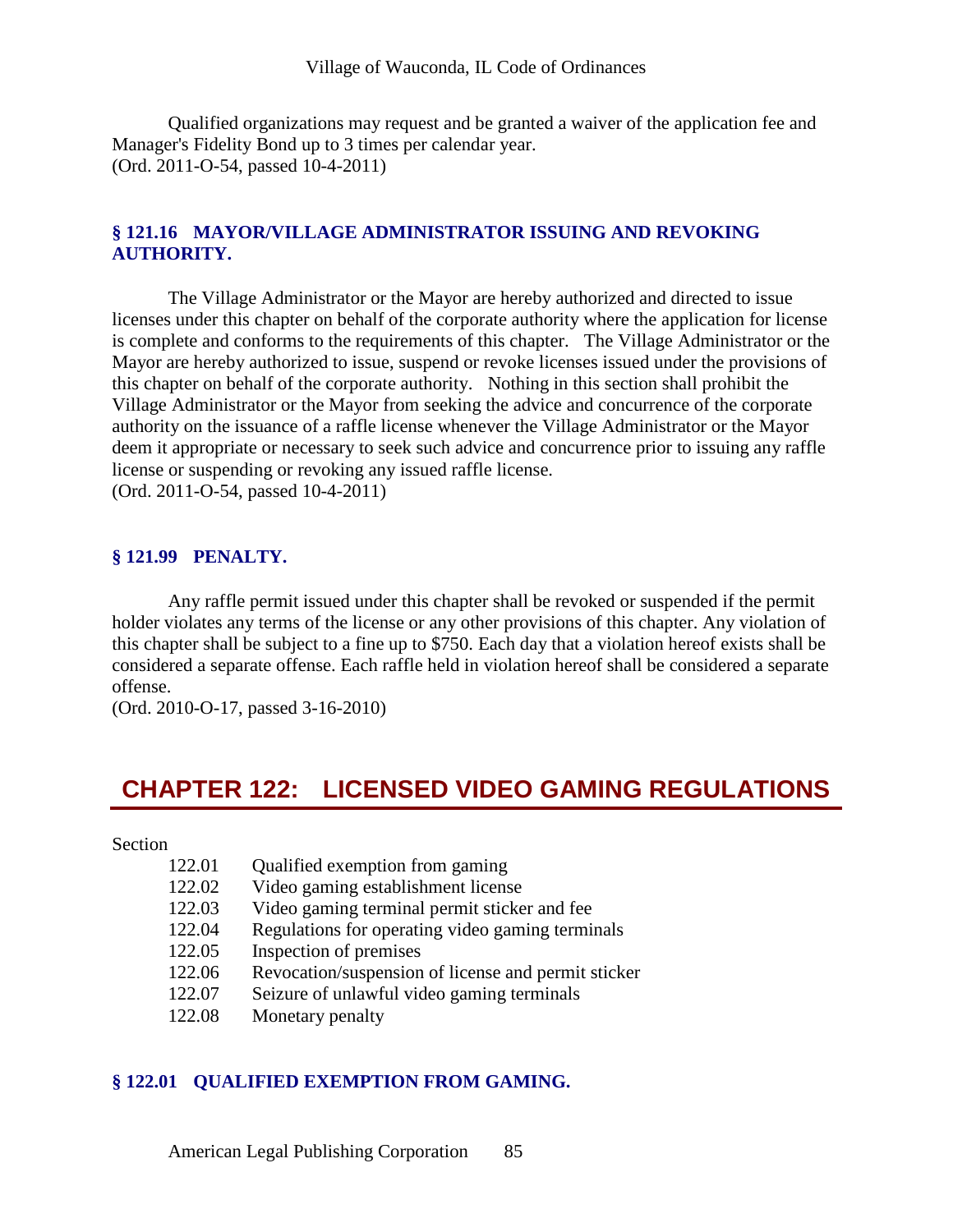(A) *Licensed video gaming exemption.* The prohibitions of this chapter and any other chapter or section of the Village Code that may reference or govern gambling or gaming shall not apply to any video gaming terminal that has a valid video gaming terminal permit sticker issued by the villageand is being operated by a licensed video gaming establishment that has a valid village video gaming establishment license and is in full compliance with this chapter and the Illinois Video Gaming Act, ILCS Ch. 230, Act 40, §§ 1 et seq.

(B) *Definitions.* For purposes of this chapter the following definitions shall apply unless the context clearly indicates or requires a different meaning.

*ACT.* The Illinois Video Gaming Act, ILCS Ch. 230, Act 40, §§ 1 et seq. *LICENSED ESTABLISHMENT.* Any establishment which:

(a) Holds a valid village license to sell liquor at retail for consumption on its premises under Chapter 119, titled Alcoholic Beverages, of this code; and

(b) Is licensed by the Illinois Gaming Board to offer video gaming terminals for play pursuant to the Act.

*LICENSED VIDEO GAMING ESTABLISHMENT.* Any establishment, including a licensed establishment, which is licensed by the Illinois Video Gaming Board to offer video gaming terminals for play pursuant to the Act.

*VIDEO GAMING TERMINAL.* Any electronic video game machine that, upon insertion of cash, is available to play or simulate the play of a video game, including but not limited to video poker, line up, and blackjack, utilizing a video display and microprocessors in which the player may receive free games, receipts or credits which can be redeemed for cash. *VIDEO GAMING TERMINAL* does not include a machine that directly dispenses coins, cash, or tokens or is for amusement purposes only.

(Ord. 2013-O-06, passed 4-2-2013; Am. Ord 2017-O-12, passed 4-18-2017)

## **§ 122.02 VIDEO GAMING ESTABLISHMENT LICENSE.**

It shall be unlawful for a licensed video gaming establishment to operate any video gaming terminal, unless the licensed video gaming establishment obtains and maintains a valid video gaming terminal permit sticker from the village for each video gaming terminal to be operated on its premises. The burden is upon each applicant to demonstrate its suitability and qualifications for the permit sticker. All video gaming terminal stickers issued hereunder shall expire on April 30 after date of issue. A video gaming terminal sticker shall be purely a personal privilege, good for a time period not to exceed the sooner to occur of 1 year after issuance or April 30 following the date of issuance, unless sooner revoked as provided by law, and shall not constitute property, nor shall it be subject to attachment, garnishment, or execution, nor shall it be alienable or transferable, voluntarily or involuntarily, or subject to being encumbered by any interest other than the interest of the applicant.

(Ord. 2013-O-06, passed 4-2-2013; Am. Ord 2017-O-12, passed 4-18-2017)

## **§ 122.03 VIDEO GAMING TERMINAL PERMIT STICKER AND FEE.**

In order for any video gaming terminal to be operated at a licensed video gaming establishment, the licensed video gaming establishment is required to obtain an annual video

American Legal Publishing Corporation 86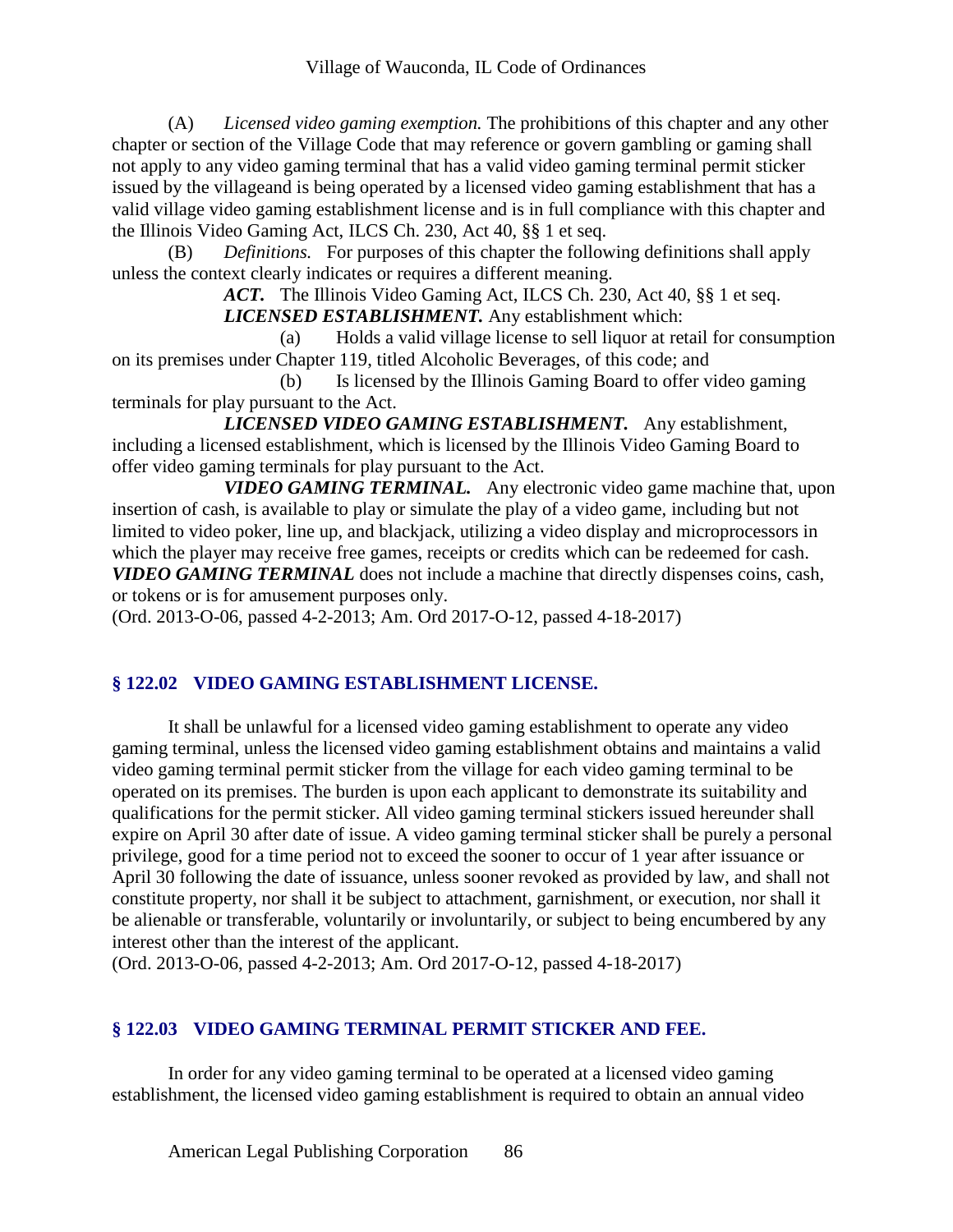gaming terminal permit sticker from the village for each video gaming terminal located on its premises by submitting a written application, on a form provided by the village, to the Liquor Commissioner or his designee. Each video gaming terminal permit sticker issued by the village shall expire April 30, next, after date of issue, with an annual fee of \$25 per video gaming terminal payable in full at the time the application is filed with the village. (Ord. 2013-O-06, passed 4-2-2013; Am. Ord 2017-O-12, passed 4-18-2017)

## **§ 122.04 REGULATIONS FOR OPERATING VIDEO GAMING TERMINALS.**

(A) The following regulations apply to all licensed video gaming establishments operating a video gaming terminal on its premises with valid video gaming terminal permit sticker for each video gaming terminal:

(1) A valid state Gaming Board video gaming license must be clearly displayed at all times.

(2) A valid village video gaming terminal permit sticker shall be clearly displayed at all times on each video gaming terminal on its premises whether operational or not.

(3) No more than 5 video gaming terminals may be located on its premises.

(4) Other than having up to 5 video gaming terminals with valid video gaming terminal permit stickers, a licensed video gaming establishment is prohibited from having, anywhere on its premises, an electronic video gaming machine which may be available to play or simulate the play of poker, line up, blackjack, faro, roulette, craps, slots, or any other card or dice game or other game of chance, or that is otherwise similar to a gambling or gaming device under this code, even if solely for amusement purposes.

(5) All video gaming terminals must be located in an area restricted to persons 21 years of age or older. The entrance to such area must, at all times, be within the view of at least 1 employee of the licensee who is at least 21 years of age.

(6) No licensed video gaming establishment may cause, suffer or permit any person under the age of 21 years to use, play or operate a video gaming terminal.

(7) No video gaming terminal located in a licensed establishment may be played except during the legal hours of operation allowed for the consumption of alcoholic beverages at the licensed establishment pursuant to Chapter 119: Alcoholic Beverages of this code.

(8) Licensed video gaming establishments other than licensed establishments may operate video gaming terminals during the legal hours of operation of the establishment.

(9) Licensed video gaming establishments must fully comply with the Act, as amended, and all rules, regulations and restrictions imposed by the Illinois Gaming Board.

(10) Licensed establishments must fully comply with Chapter 119: Alcoholic Beverages of this code and all other provisions of the Village Code as well as any applicable federal and Illinois laws or regulations.

(Ord. 2013-O-06, passed 4-2-2013; Am. Ord 2017-O-12, passed 4-18-2017)

## **§ 122.05 INSPECTION OF PREMISES.**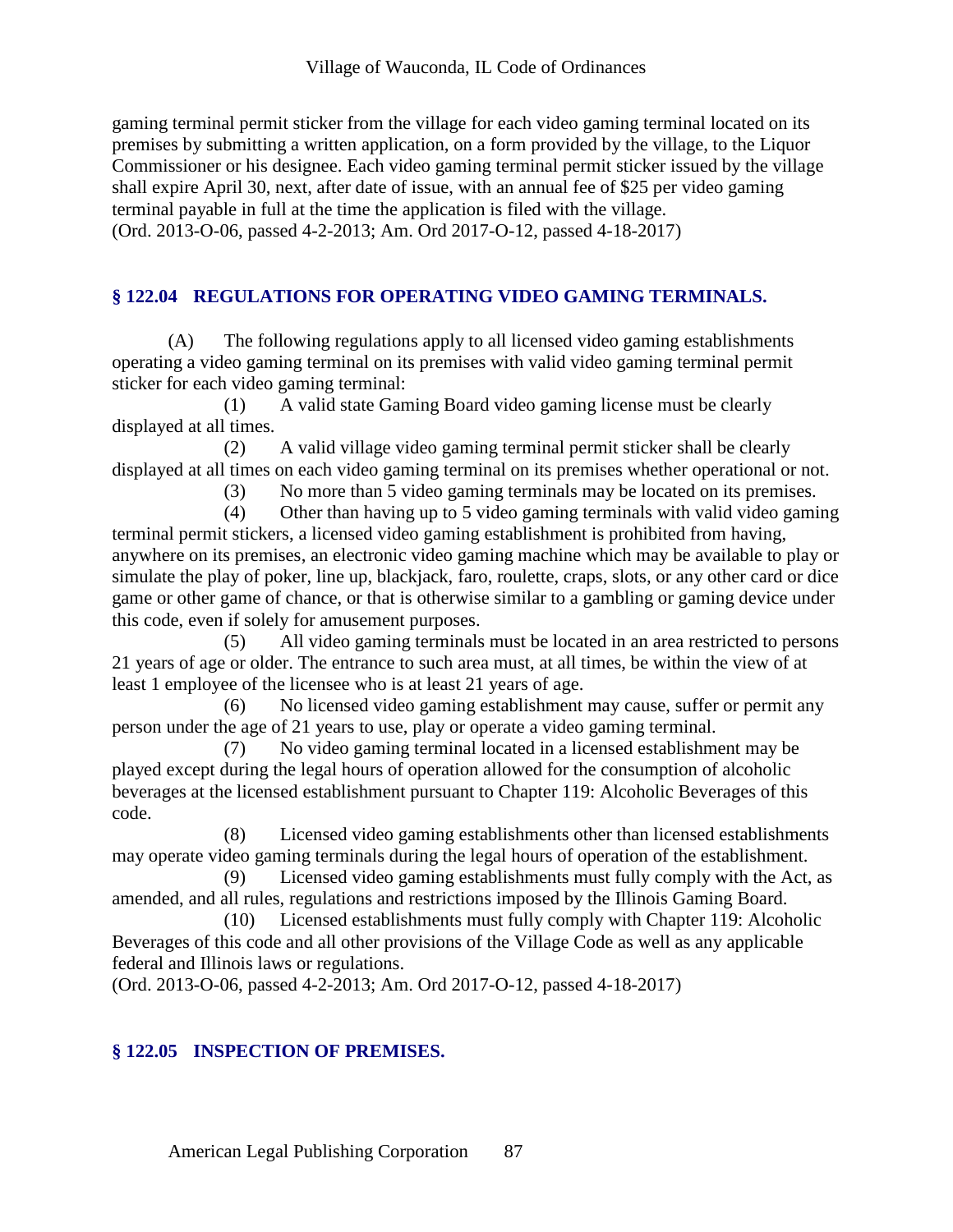Every licensed video gaming establishment where a video gaming terminal is kept shall be subject to inspection by the Chief of Police or his/her authorized agents, at any time, to ensure compliance with the Village Code. This includes any establishment applying for a video gaming establishment license and/or video gaming terminal permit sticker. It shall be unlawful for any person to hinder, resist, oppose or attempt to hinder, resist or oppose the Chief of Police or his/her respective agents in the course of an inspection.

(Ord. 2013-O-06, passed 4-2-2013; Am. Ord 2017-O-12, passed 4-18-2017)

#### **§ 122.06 REVOCATION/SUSPENSION OF LICENSE AND PERMIT STICKER.**

The Liquor Commissioner may revoke or suspend any video gaming terminal permit sticker issued by the village to a licensed video gaming establishment if the Liquor Commissioner determines that the licensed video gaming establishment has violated any of the provisions of this chapter, any other provision of the Village Code, or any other applicable state or federal statute. No video gaming terminal permit shall be revoked or suspended, except after a public hearing before the Liquor Commissioner, with a 3-day written notice to the licensed video gaming establishment, served upon the licensee or the licensee's manager. Notwithstanding the foregoing, any licensed establishment which has its liquor license forfeited, revoked, or suspended by the village or by the Illinois State Liquor Commission, or any licensed video gaming establishment that has its state video gaming license revoked or suspended by the Illinois Gaming Board, shall forthwith, without a hearing before the Liquor Commissioner, have all of its village video gaming terminal permit stickers revoked or suspended for the duration for which its liquor and/or Illinois Gaming Board gaming license is suspended, as the case may be. (Ord. 2013-O-06, passed 4-2-2013; Am. Ord 2017-O-12, passed 4-18-2017)

#### **§ 122.07 SEIZURE OF UNLAWFUL VIDEO GAMING TERMINALS.**

Every video gaming terminal which does not have a valid video gaming terminal permit sticker or is otherwise unlawful shall be considered a gambling device subject to seizure and shall be turned over to the Illinois Gaming Board, in accordance with Board regulations and applicable law, unless otherwise ordered by a court of competent jurisdiction. (Ord. 2013-O-06, passed 4-2-2013; Am. Ord 2017-O-12, passed 4-18-2017)

#### **§ 122.08 MONETARY PENALTY.**

Whoever violates any provision of this chapter shall be punished by a fine of not less than \$500 for a first offense in any 12-month period, and a fine of not less than \$750 for a second offense and each subsequent offense in a 12-month period. This penalty may be enforced by issuance of a Notice of Violation for the fine amount, or by issuance of a Notice to Appear. Each day any violation continues shall constitute a separate offense. This monetary penalty shall be in addition to any and all other remedies which may be available to the village under any other provision of this code, or under Illinois or federal law.

(Ord. 2013-O-06, passed 4-2-2013; Am. Ord 2017-O-12, passed 4-18-2017)